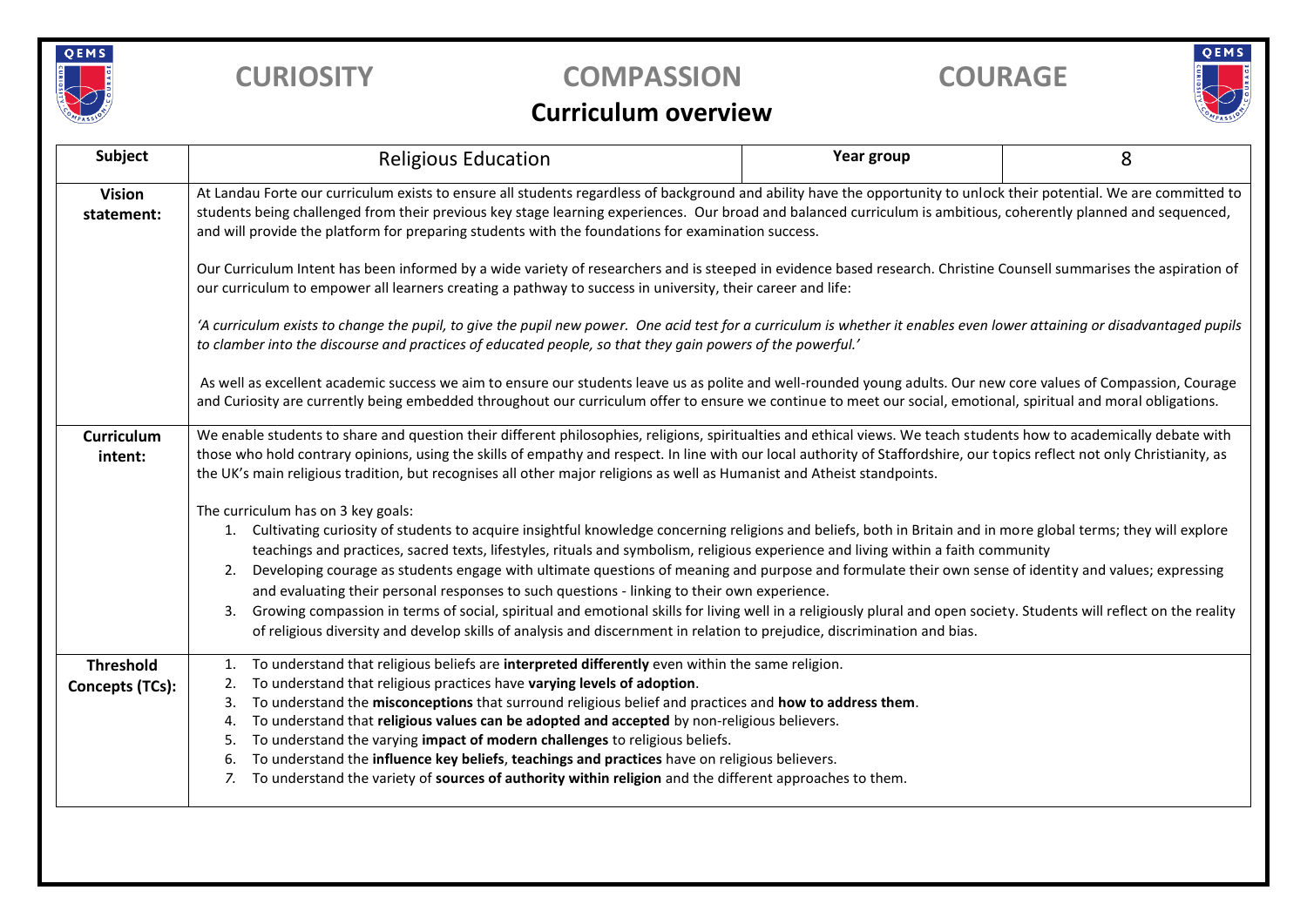| QEMS                                          | <b>CURIOSITY</b>                                                                                                                                                                                                                                                                                                                                                                                                                                                                                                                                                                                                                                                                                                                                                                                                                                                                                                                                                                                                                          |              | <b>COMPASSION</b>    |                     | <b>COURAGE</b> | QEMS                 |
|-----------------------------------------------|-------------------------------------------------------------------------------------------------------------------------------------------------------------------------------------------------------------------------------------------------------------------------------------------------------------------------------------------------------------------------------------------------------------------------------------------------------------------------------------------------------------------------------------------------------------------------------------------------------------------------------------------------------------------------------------------------------------------------------------------------------------------------------------------------------------------------------------------------------------------------------------------------------------------------------------------------------------------------------------------------------------------------------------------|--------------|----------------------|---------------------|----------------|----------------------|
| <b>KS2 National</b><br>Curriculum<br>summary: | Students build on their foundational knowledge from KS1 by having the following opportunities:<br>To study beliefs, teaching and sources of religion such as exploring different texts and religious figures.<br>To gain an understanding of how religious beliefs inform how people act in their lives such as celebrating religious festivals.<br>To study expressing meaning in religion potentially through the use of symbols and worship in various religious traditions.<br>To investigate meaning, purpose, and truth for example considering answers to hardship.<br>To contemplate purpose and truth, for example how religion deals with pain and suffering.<br>To consider values and commitments possibly including belonging to a religion, for example through religious ceremonies.<br>Throughout students look at differences in how religions are followed.<br>For more information<br>https://www.stedwardscheddleton.co.uk/wp-content/uploads/2021/08/New-Syllabus-for-Religions-Education-2016-25-11-2016 0948-1.pdf |              |                      |                     |                |                      |
| Learner skills:                               | Critical thinking                                                                                                                                                                                                                                                                                                                                                                                                                                                                                                                                                                                                                                                                                                                                                                                                                                                                                                                                                                                                                         | Organisation | Collaboration        | Adaptability        | Oracy          | Self-quizzing        |
|                                               | <b>CRITICAL THINKING</b>                                                                                                                                                                                                                                                                                                                                                                                                                                                                                                                                                                                                                                                                                                                                                                                                                                                                                                                                                                                                                  | ORGANISATION | <b>COLLABORATION</b> | <b>ADAPTABILITY</b> | <b>ORACY</b>   | <b>SELF QUIZZING</b> |
|                                               | Term 6 Jun-Jul                                                                                                                                                                                                                                                                                                                                                                                                                                                                                                                                                                                                                                                                                                                                                                                                                                                                                                                                                                                                                            |              |                      |                     |                |                      |
| <b>The Big</b><br>Question                    | What is Religious Education?                                                                                                                                                                                                                                                                                                                                                                                                                                                                                                                                                                                                                                                                                                                                                                                                                                                                                                                                                                                                              |              |                      |                     |                |                      |
| <b>Big picture</b><br>questions:              | What are New Age movements, and will they replace traditional faiths?                                                                                                                                                                                                                                                                                                                                                                                                                                                                                                                                                                                                                                                                                                                                                                                                                                                                                                                                                                     |              |                      |                     |                |                      |
| Content<br>(Linked to TCs):                   | To discover what New Age Movements are and where they came from<br>To understand the dangers surrounding new age movements and cults<br>To come to your own conclusion whether New Age Movements will overtake traditional forms of faith                                                                                                                                                                                                                                                                                                                                                                                                                                                                                                                                                                                                                                                                                                                                                                                                 |              |                      |                     |                |                      |
|                                               |                                                                                                                                                                                                                                                                                                                                                                                                                                                                                                                                                                                                                                                                                                                                                                                                                                                                                                                                                                                                                                           |              |                      |                     |                |                      |